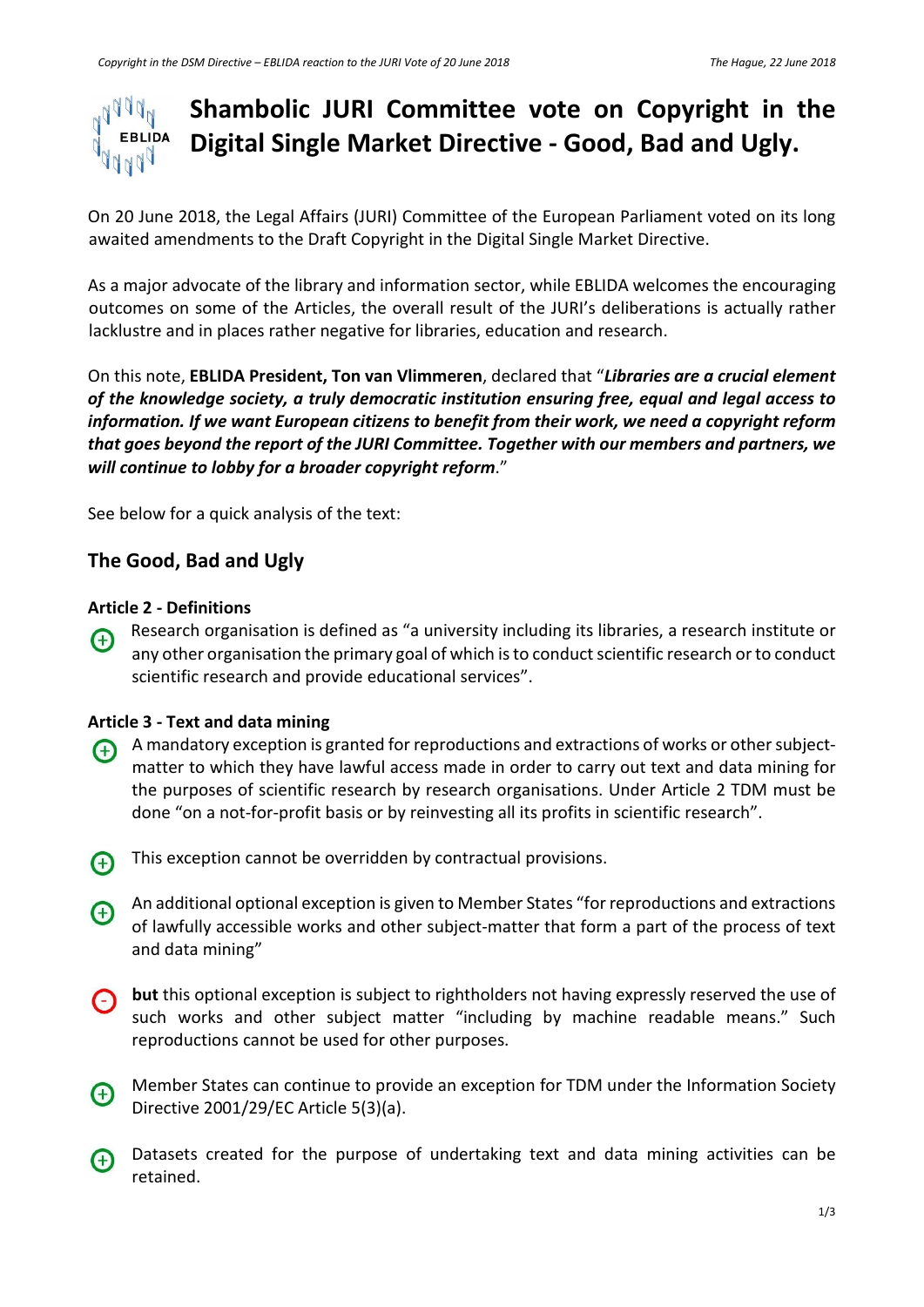No recognition that the right to read is the right to mine.

### **Article 4 – Education exception**

- The exception applies to Cultural Heritage Institutions (including libraries),  $\bigoplus$
- **but** only if led by an educational institution.
- Member States can decide NOT to make the exception enforceable when licences covering such uses exist.

### **Article 5 - Preservation**

- A mandatory exception is granted.
- $\bigoplus$ It cannot be overridden by contract (licence).
- It works for cross-border networks.
- $\bigoplus$ Reproduction of works in the Public Domain cannot be subject to copyright.
- It only covers a narrow interpretation of preservation.

### **Article 6 - Functioning of exceptions and limitations & TPMs**

- **A** *very* **worrying provision concerning the use of more than one exception**, that was not at all present ⊖ in the Commission's original text. "Accessto content covered by an exception provided in this directive does not entitle the user to make another use under another exception." *(Unofficial translation from the original French)*.
- In direct opposition to the Commission's original proposal, the JURI voted to reinforce that "Article 5 (5) and the first, third, fourth and fifth subparagraphs of Article 6 (4) of Directive 2001/29 / EC shall apply to the exceptions and limitation provided for in this Title" *(Unofficial translation from the original French)*.

### **Article 7 to 9 – Out of Commerce Works**

- A new fall-back exception applicable when no licence is on offer. <sup>4</sup>
- It appliesfor reproduction, communication to the public and distribution of Out-of-Commerce  $\bigoplus$ works, including, subject to conditions, across borders.
- Works never in commerce (e.g. unpublished works including manuscripts) are included in the definition of out of commerce works.

### **Article 11- Linking to news publications**

- **This Article contains worrying provisions that create legal uncertainty** as additional rights  $\bigcap$ clearances could now be needed to link to news content which could badly impact on the sharing and linking to news articles.
- However, the definition of press publications in Article 2 excludes periodical publications  $\bigoplus$ which are published for scientific or academic purposes, such as scientific journals.

### **Article 13 - Filtering of User Generated Content Uploads**

**Online content sharing services will have to introduce filters for content uploaded by users.** ⊙ **This has serious implications for online freedom of speech.**